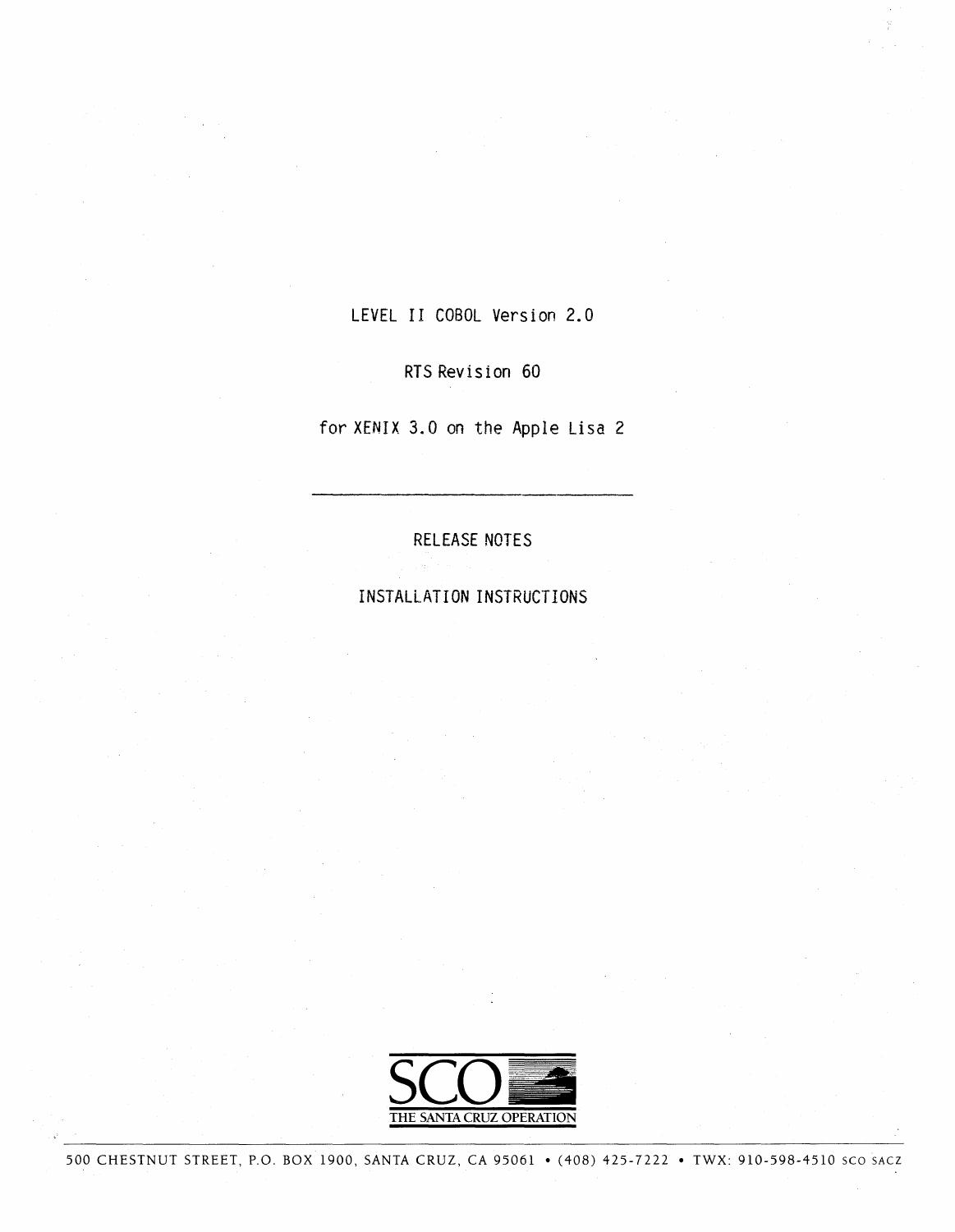Note: See the LEVEL II COBOL Installation Guide for oomplete details about the installation process.

Depending upon the size of the hard disk on your system and the amount of space available, you might run into problems while extraoting or installing this distribution. The fully installed version of High Performance L/I! COBOL uses about 1000 blooks of disk space, but to extract all the files from the floppies and install the software requires approximately 2600 free blocks on the filesystem used. Extracting the software from the floppies takes up about 1600 blocks, but this space may be reclaimed after installation and verification of the software. The command to extract all the files from the floppies is:

II tar xv

The 'tar' command will prompt you to put in the second volume of the distribution after it has extracted the first floppy.

If you do not have 2600 free blocks on your disk, you may extract only those files that are necessary for the installation. To do this use the following 'tar' command instead of the one above:

# tar xv install lib lib.hiperf bin demo ncg

These files will use about 1100 blocks of disk space.

The "install" shellscript is provided to facilitate installation of the LIII COBOL system; you should inspect it for commands that would overwrite existing files or directories on your system. If "install" will not destroy anything that you need to preserve, run it.

# sh install

To install the Native Code Generator, 'cd' to the ncg directory, and run the install script provided.

, cd neg  $\sharp$  sh install  $\#$  cd  $\ldots$ 

If you have purchased the development tools, insert the development tools floppy, and extract it using the tar command.

# tar xv

They may be installed with the following oommands:

, cd anlm # sh install , od *•• /forms2*  , sh install  $#$  cd  $\ldots$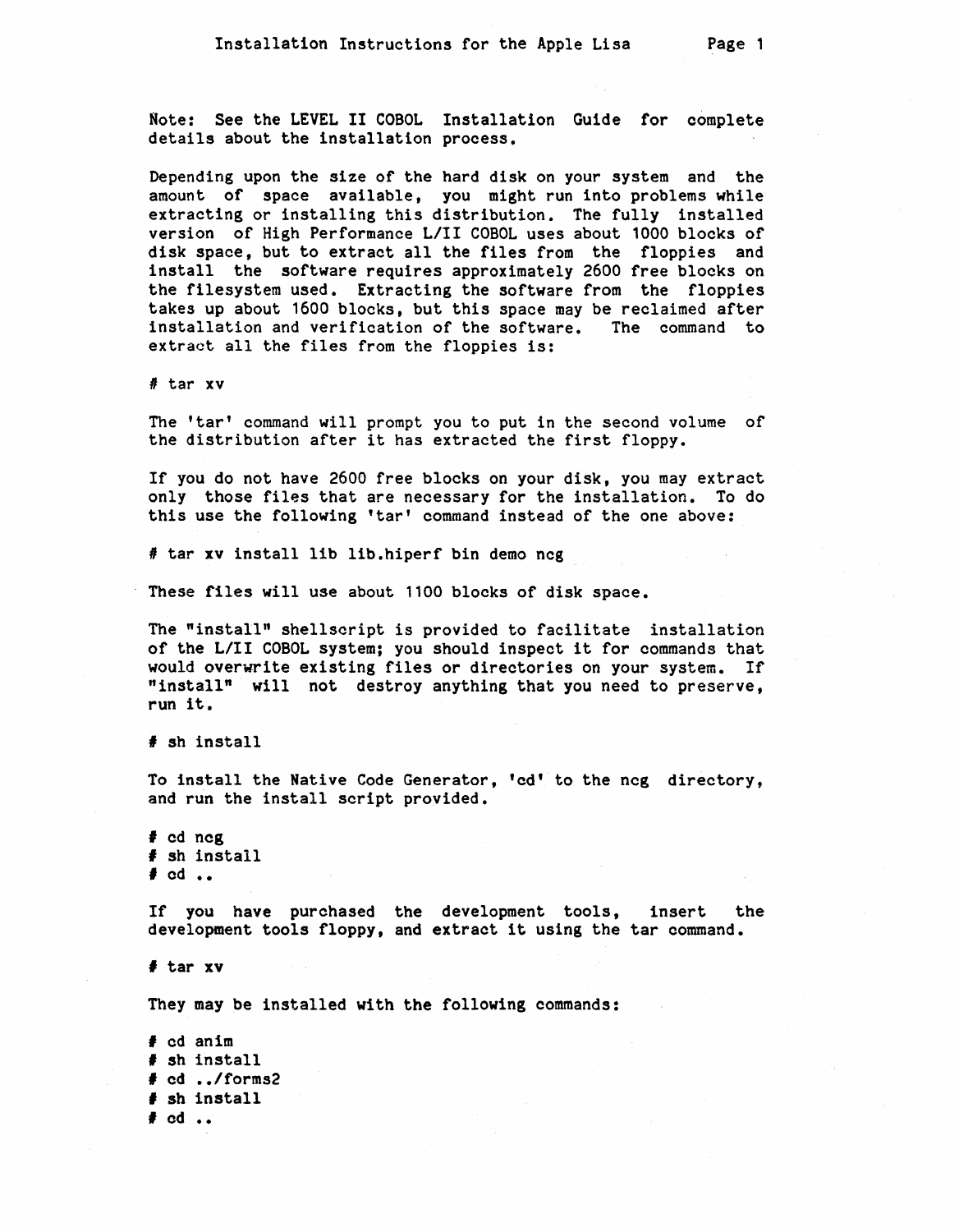After installation and verification, all files that were extracted with the 'tar' command may be removed.

If your terminal is not correctly handled 1n the /usr/lib/cobol termcap file, you will need to produce a new entry. See the "Terminal Configuration Issues" Appendix of your Operating Guide for details.